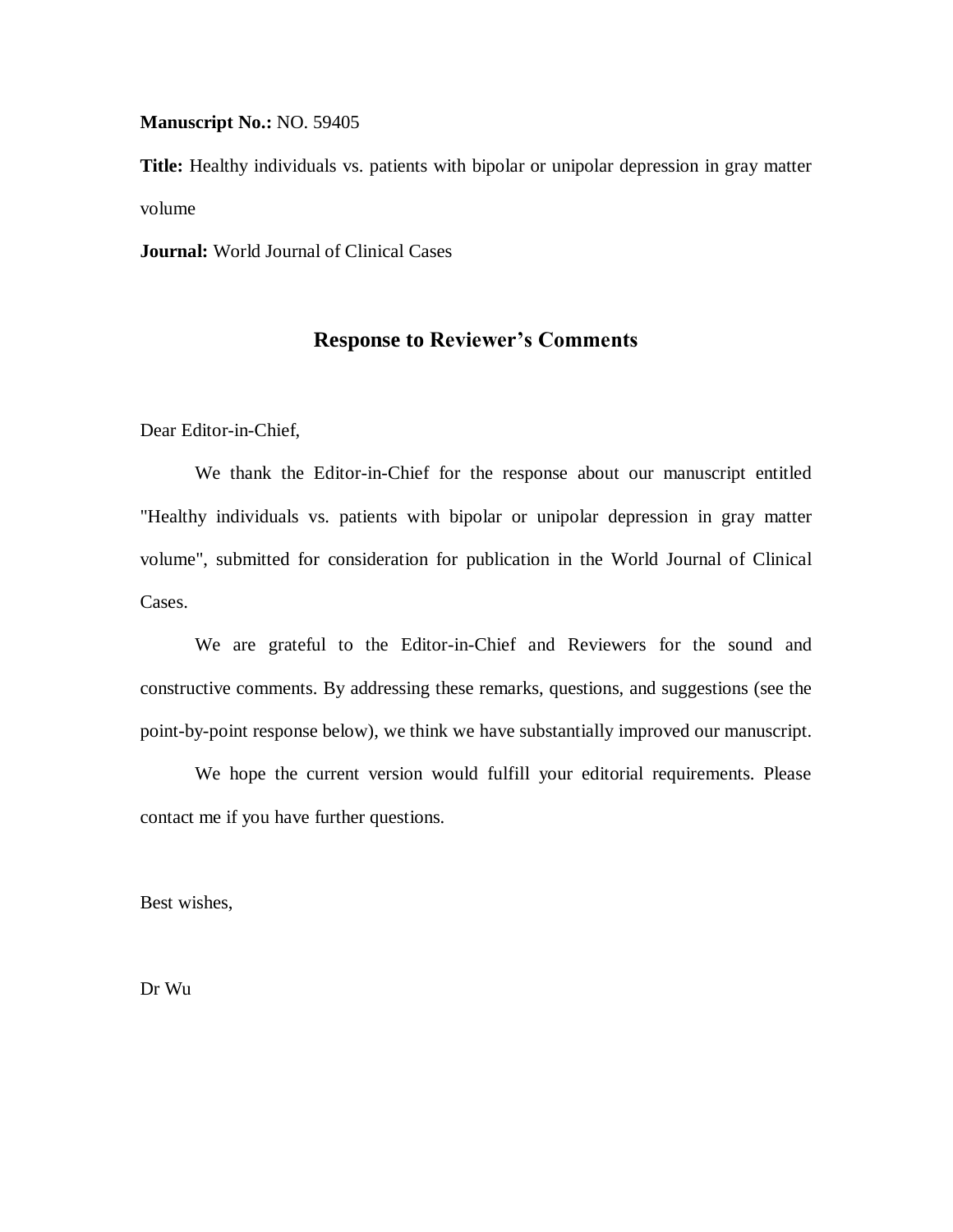## **POINT-BY-POINT RESPONSES TO THE COMMENTS OF REVIEWER #1**

*Comment 1: Please provide the ethics committee number.* 

**Response:** We thank the Reviewer. The approval number was added to the manuscript in the "Study design and subjects" section of Methods ([2017]0301).

*Comment 2: Several typos should be corrected thorough the text.*

**Response:** We thank the Reviewer as the manuscript was proofread.

*Comment 3: Conclusion Section is missing. Is necessary to add it (moving from discussion section), including some "take-home message".*

**Response:** We thank the Reviewer for this sound advice. The conclusion is now separated and includes a take-home message as followed:

"In conclusion, UD patients showed smaller GMVs than the controls in the right fusiform gyrus, left inferior occipital gyrus, left paracentral lobule, right superior and inferior temporal gyri, and right posterior lobe of the cerebellum, and larger GMVs than the controls in the left posterior central gyrus and left middle frontal gyrus. There were no differences in GMV between patients with BD and those with UD. Although different patterns of change were observed, the present study does not suggest VBM as a supplementary technique for the differential diagnosis of UD and BD, and additional studies with a larger sample size will be necessary. Classification techniques based on machine learning could be explored  $[26]$ ."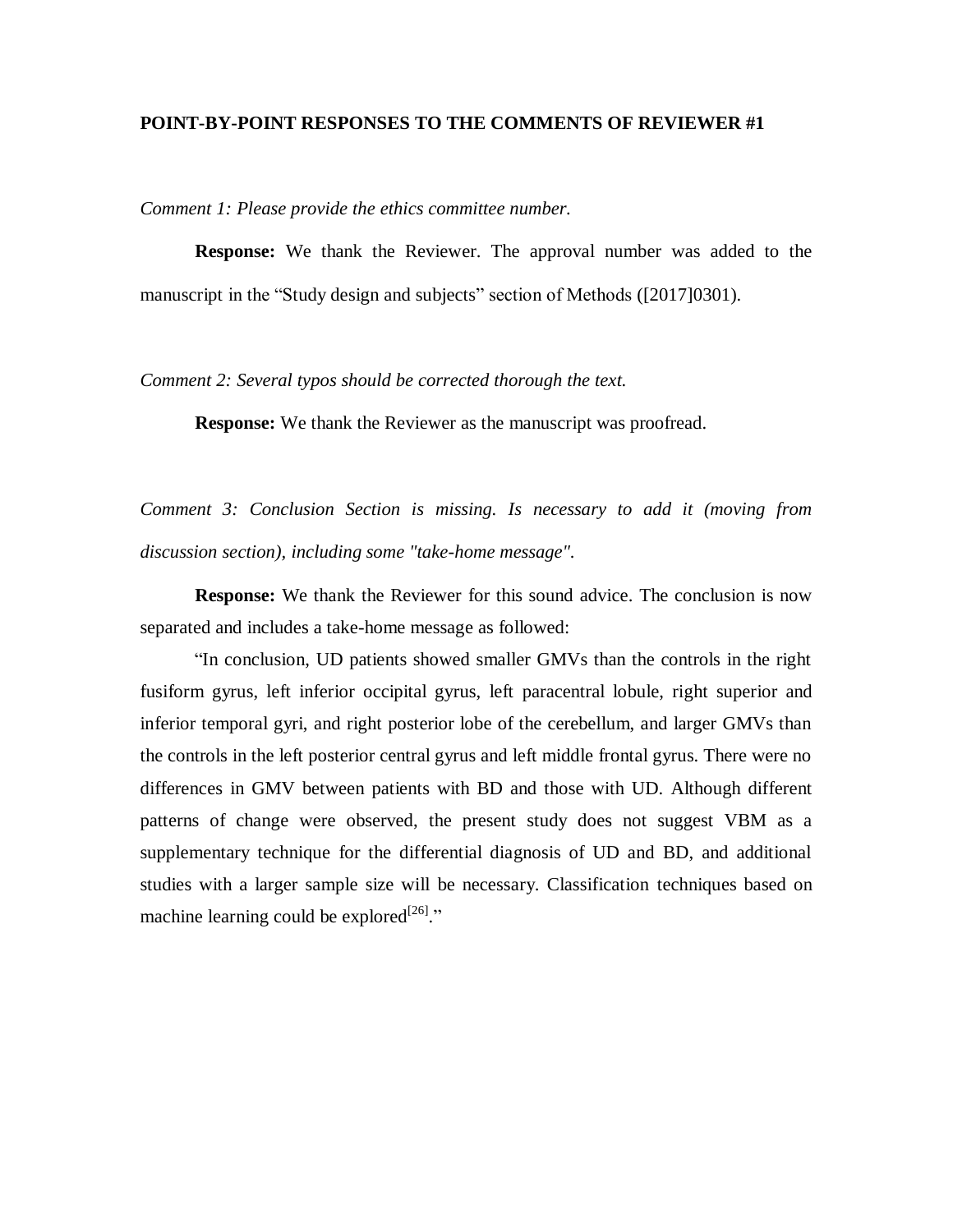## **POINT-BY-POINT RESPONSES TO THE COMMENTS OF EDITOR'S OFFICE**

*Comment 1: I found no "Author contribution" section. Please provide the author contributions*

**Response:** We thank the Editor. We added the statement at the end of the manuscript as followed:

HL designed the study. YZ diagnosed and treated the patients and participated in data collection. CX and ZS performed imaging examination and analysis. YH followed the patients to assess their outcomes. YZ and RW conducted data analysis and prepared the manuscript. All authors approved the final version of the manuscript.

*Comment 2: I found the authors did not provide the approved grant application form(s). Please upload the approved grant application form(s) or funding agency copy of any approval document(s).*

**Response:** We are sorry for this. We uploaded the form along with this revision.

*Comment 3: I found the authors did not provide the original figures. Please provide the original figure documents. Please prepare and arrange the figures using PowerPoint to ensure that all graphs or arrows or text portions can be reprocessed by the editor.*

**Response:** We are sorry for this. We uploaded the figures in .ppt format along with this revision.

*Comment 3: I found the authors did not write the "article highlight" section. Please write the "article highlights" section at the end of the main text.*